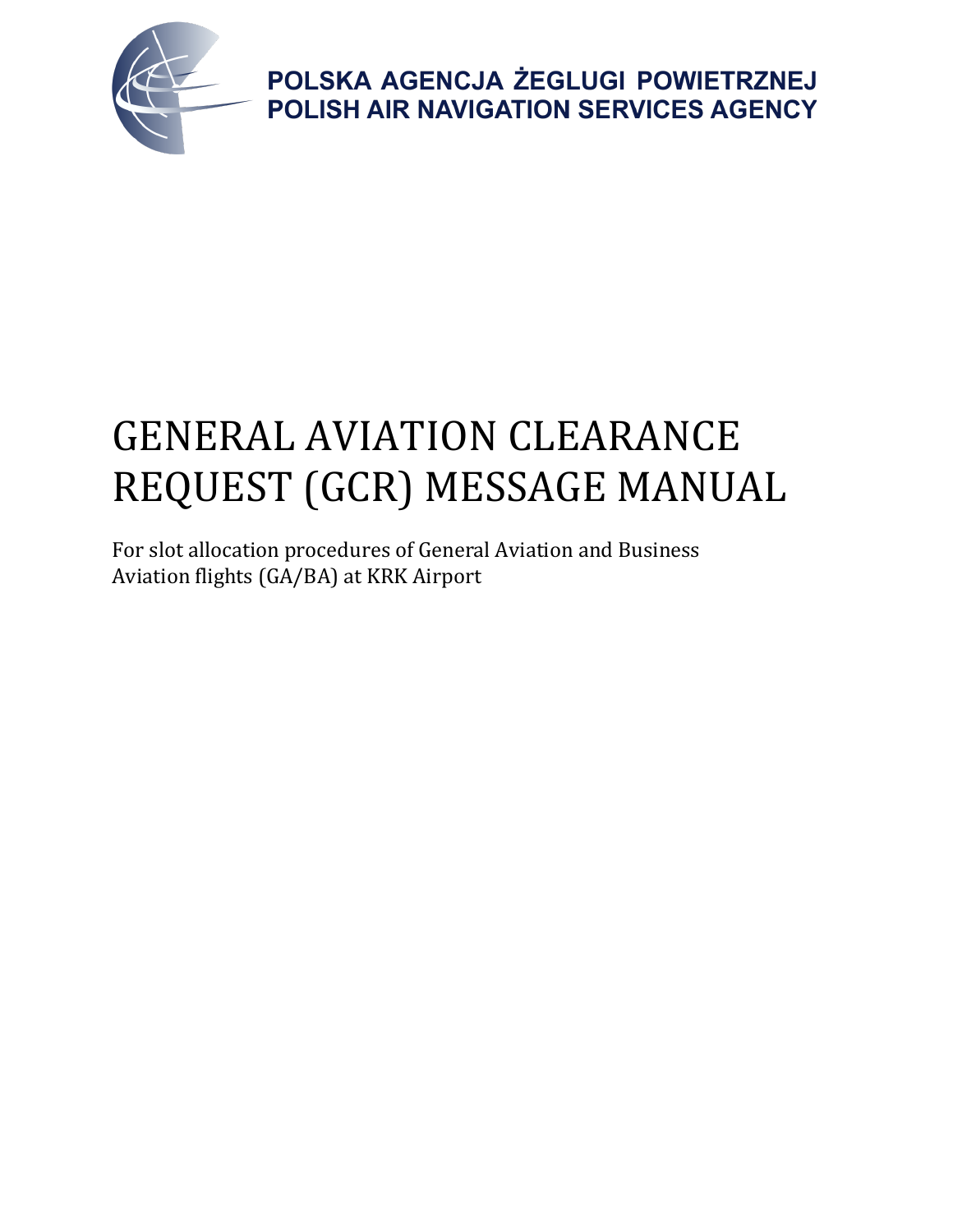

### **TABLE OF CONTENTS**

|     | GCR MESSAGE (GENERAL AVIATION SLOT CLEARANCE REQUEST) ……………………………………………………………………2 |  |
|-----|-----------------------------------------------------------------------------------|--|
| 1.1 |                                                                                   |  |
| 1.2 |                                                                                   |  |
| 1.3 |                                                                                   |  |
|     |                                                                                   |  |
|     |                                                                                   |  |
|     |                                                                                   |  |
|     |                                                                                   |  |
|     |                                                                                   |  |
|     |                                                                                   |  |
|     |                                                                                   |  |
|     |                                                                                   |  |
|     |                                                                                   |  |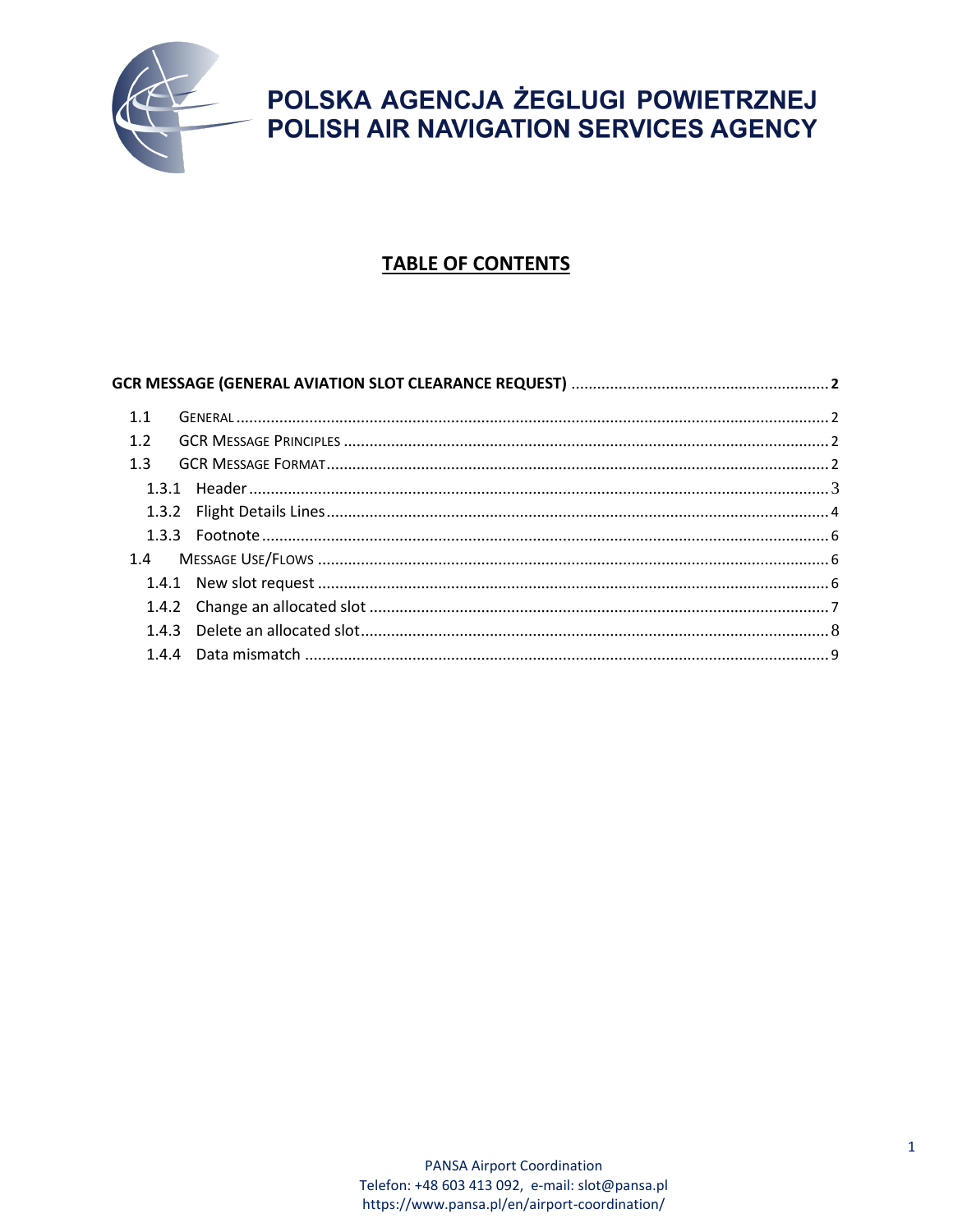

#### **GCR MESSAGE (GENERAL AVIATION SLOT CLEARANCE REQUEST)**

#### **1.1 General**

As a result of the continuous rise in demand for airport slots for general aviation and business aviation at coordinated airports and the assumption that there will be a further increase in this traffic segment, an internationally valid format, known as the GCR (General Aviation Slot Clearance Request), to apply for slots has been developed. This format is described in detail below.

#### **1.2 GCR Message Principles**

The following list of principles applies to the GCR message:

- The GCR message only uses ICAO codes for aircraft and airports.
- The GCR message creators reference use REG or FLT to indicate use of registration or a flight number.
- For GCR communication using E-mail the GCR message should be in plain text placed directly in the Email body. No attachments or special characters should be used.
- The GCR message is in UTC
- The GCR message is in single day format only
- The GCR message for KRK Airport must contain Arrival and Departure date
- The GCR message can be filled no more than 14 days prior to the operation
- The GCR message may use all relevant tags listed in IATA Standard Schedules Information Manual (SSIM) Appendix J

#### **1.3 GCR Message Format**

The GCR Message consists of 3 components:

| GCR<br>/REG<br><b>FPKK</b>       | Message Header         |
|----------------------------------|------------------------|
| NSPABC 17APR 008C560 LOWW1430 N  | Flight Details Line(s) |
| N SPABC 17APR 008C560 1500EDDB N | (ARR and DEP)          |
| SI TIMES IN UTC                  | Footnote               |
| GI BRGDS                         |                        |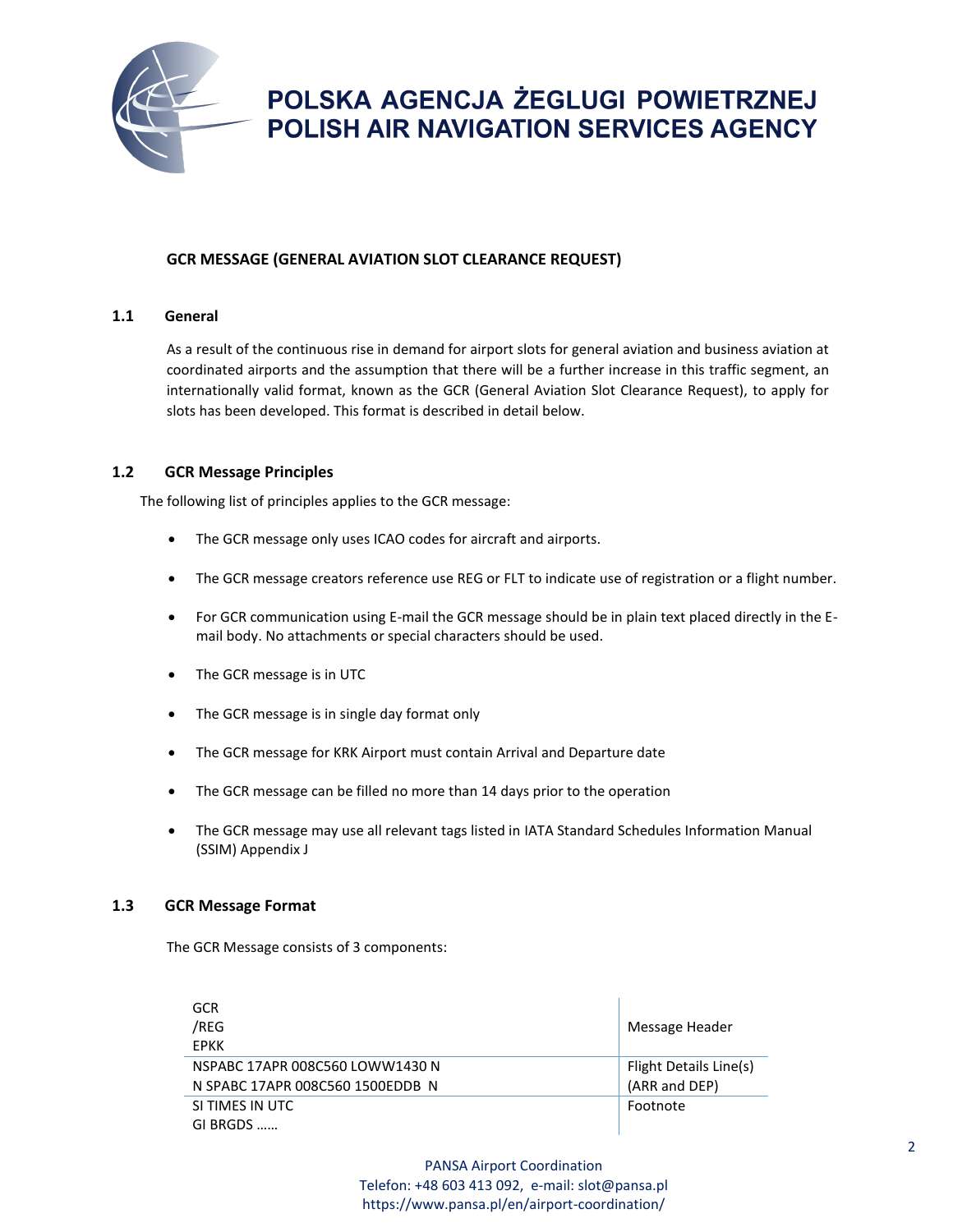

#### **1.3.1 Header**

The message header consists of the following components:

- 1. Message type (GCR)
- 2. Creator Reference Line:
	- a. /REG for flights identified with the aircraft registration mark;
	- b. /FLT for flights identified with the designator of the aircraft operating agency followed by the flight identification (flight number);

The sender´s email address can be specified using the single slash:

/REG/slot@pansa.pl or /FLT/slot@pansa.pl

3. ICAO code of airport at which slots are being requested

Example:

GCR /FLT EPKK NABC123A 17APR 008H25B LFPB0500 N N ABC123B 17APR 008H25B 0700LIML N GI REGARDS …..

**GCR** /REG EPKK NSPABC 17APR 008C560 LOWW1430 N N SPABC 17APR 008C560 1500EDDB N GI BRGDS ….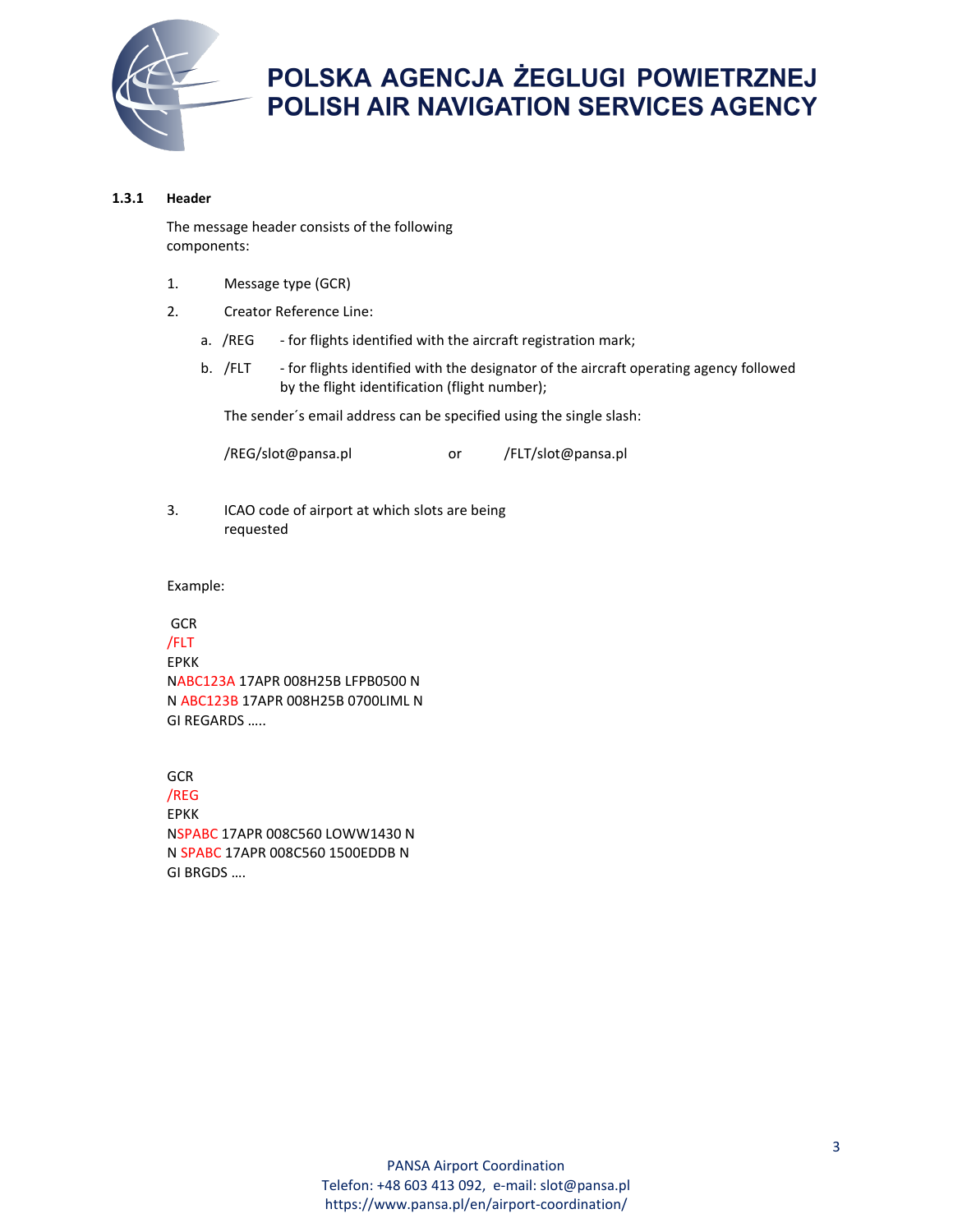

#### **1.3.2 Flight Details Lines**

The flight details lines contain all of the necessary schedule information needed to request an airport slot.

The following examples show the different format required to request either an arrival or departure slot.

It is necessary to strictly adhere to the format and sequence of information in the line.

#### **1.3.2.1 Arrival Slot Format**



Action Code

**For an arrival slot, there is NO blank between the action code and the flight identification. The scheduled time of arrival is stated AFTER the airport of origin, without a blank in between.**

#### **1.3.2.2 Departure Slot Format**



**For a departure slot, there is A BLANK between the action code and the flight identification. The Scheduled time of departure is stated BEFORE the destination airport, without a blank in between.**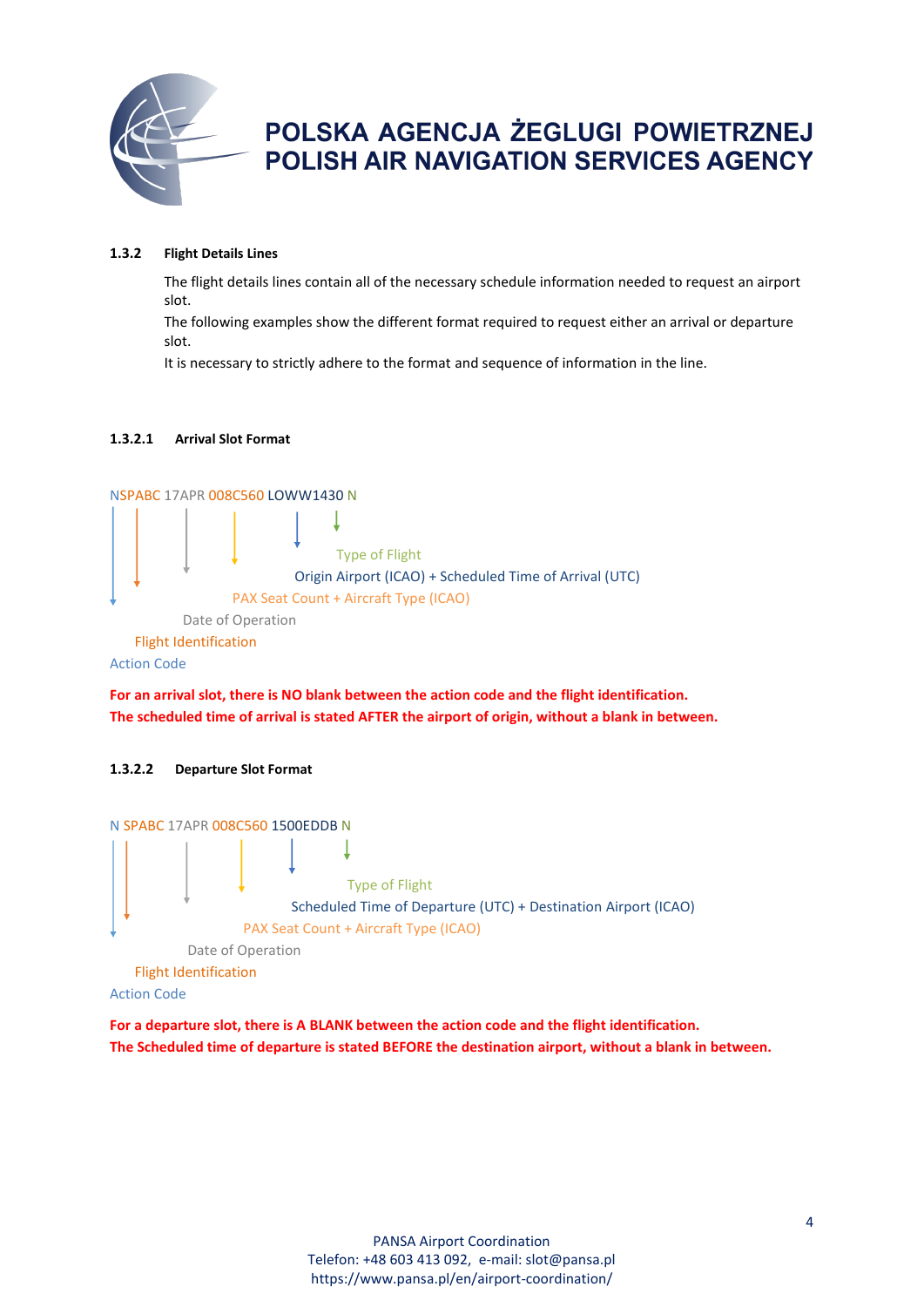

#### **Action code**

The action code defines the exact intention of the GCR message sender and is always at the beginning of the line.

Depending on the sender, the following codes are possible:

| Aircraft Owner / Operator    | Coordinator          |  |
|------------------------------|----------------------|--|
| N – New Schedule             | $K -$ Confirmation   |  |
| D – Delete Schedule          | X – Cancellation     |  |
| $C -$ Schedule to be changed | $H -$ Holding        |  |
| R – Revised Schedule         | U - Refusal / Unable |  |
|                              | $W - W$ rong         |  |

Either the designator of the aircraft operating agency followed by the flight identification or the aircraft registration mark are possible. (Reference is made in the corresponding message header. Flight Identification is stated without blanks and hyphens.

#### **Date of operation**

The date of operation refers to the scheduled UTC departure and arrival times at the airport to be coordinated.

#### **Aircraft information**

The aircraft information consists of:

- PAX Seat Count (3 digits)
- ICAO Aircraft Type (4 letters)

This data is stated without a blank in between.

#### **Routing and Time Information**

- a) For an arrival slot, the scheduled time of arrival refers to on-block time and is stated AFTER the airport of origin, without a blank in between. (e.g. LOWW1545)
- b) For a departure slot, the scheduled time of departure refers to off-block time and is stated BEFORE the destination airport, without a blank in between. (e.g. 1400EPWA)

#### **Type of flight**

The following service type codes can be used:

| D | <b>General Aviation Flight</b>                          |   | <b>Technical Test Flight</b> |
|---|---------------------------------------------------------|---|------------------------------|
| N | <b>Business Aviation Flight</b>                         |   | <b>Technical stop</b>        |
| P | Positioning/Ferry/Delivery/Demo Flight                  |   | <b>Training Flight</b>       |
| н | <b>Cargo Flight</b>                                     | W | <b>Military Flight</b>       |
|   | Diplomatic Flight or Air ambulance (defined in SI line) |   | <b>State Flight</b>          |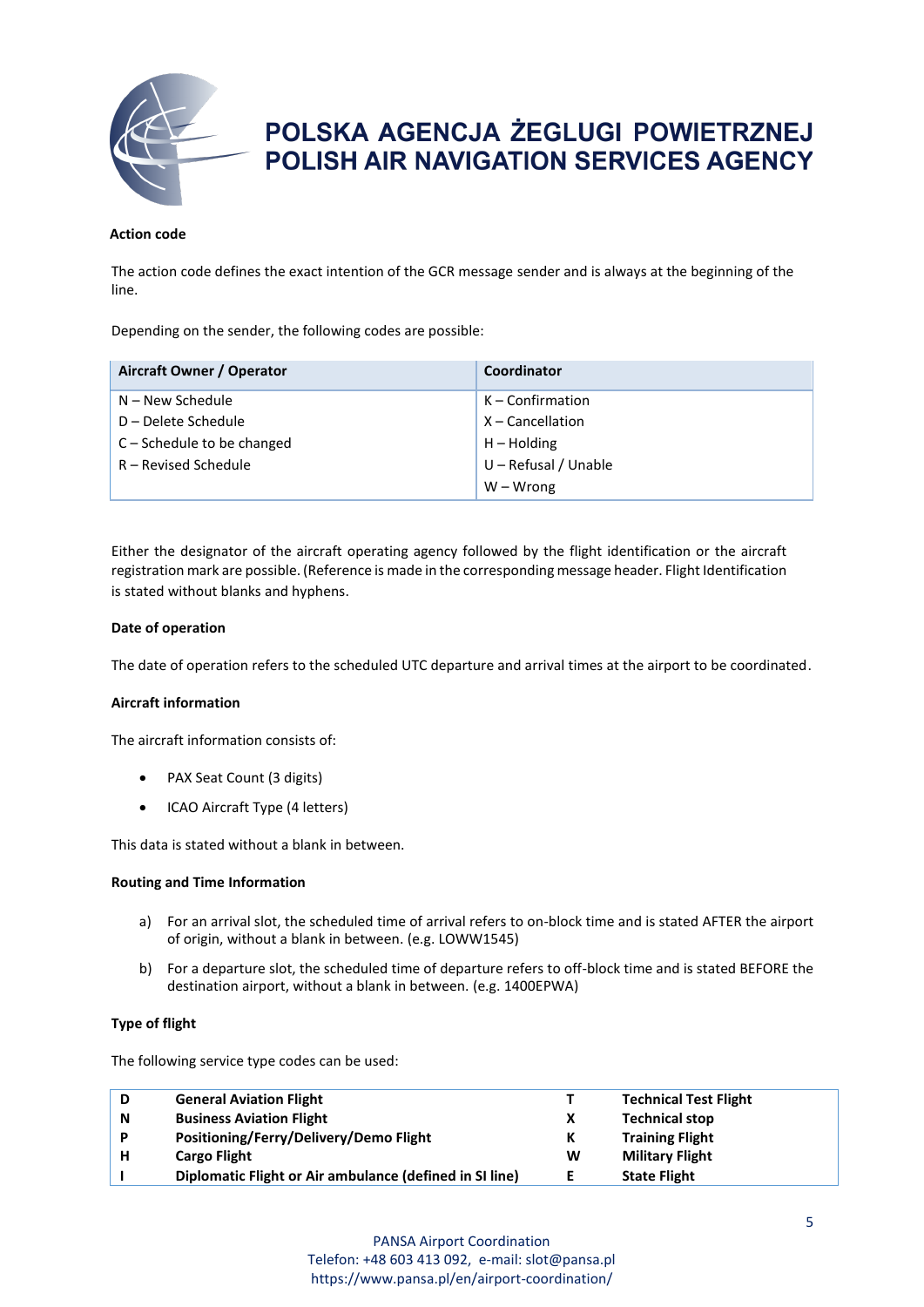

#### **1.3.3 Footnote**

The footnote is composed of the following lines:

SI (Optional) For specifying additional information to the message in free text. (e.g. SI TIMES IN UTC)

GI For specifying general information in free text. (e.g. BRGDS... )

#### **1.4. Message Use/Flows**

#### **1.4.1 New slot request**

*Operator:*

The Aircraft Operator will decide on whether to use a Flight Designator plus Flight Number or the Aircraft Registration and requests the new slot using the action code N.

GCR /REG EPKK NSPABC 25JUL 008C560 LCLK1430 N N SPABC 25JUL 008C560 1500EDDV N SI TIMES IN UTC GI BRGDS …..

*Coordinator:*

The Coordinator will respond in one of the following ways:

a) Confirm the slot using the action code K

GCR /REG EPKK KSPABC 25JUL 008C560 LCLK1430 N K SPABC 25JUL 008C560 1500EDDV N SI TIMES IN UTC GI BRGDS …..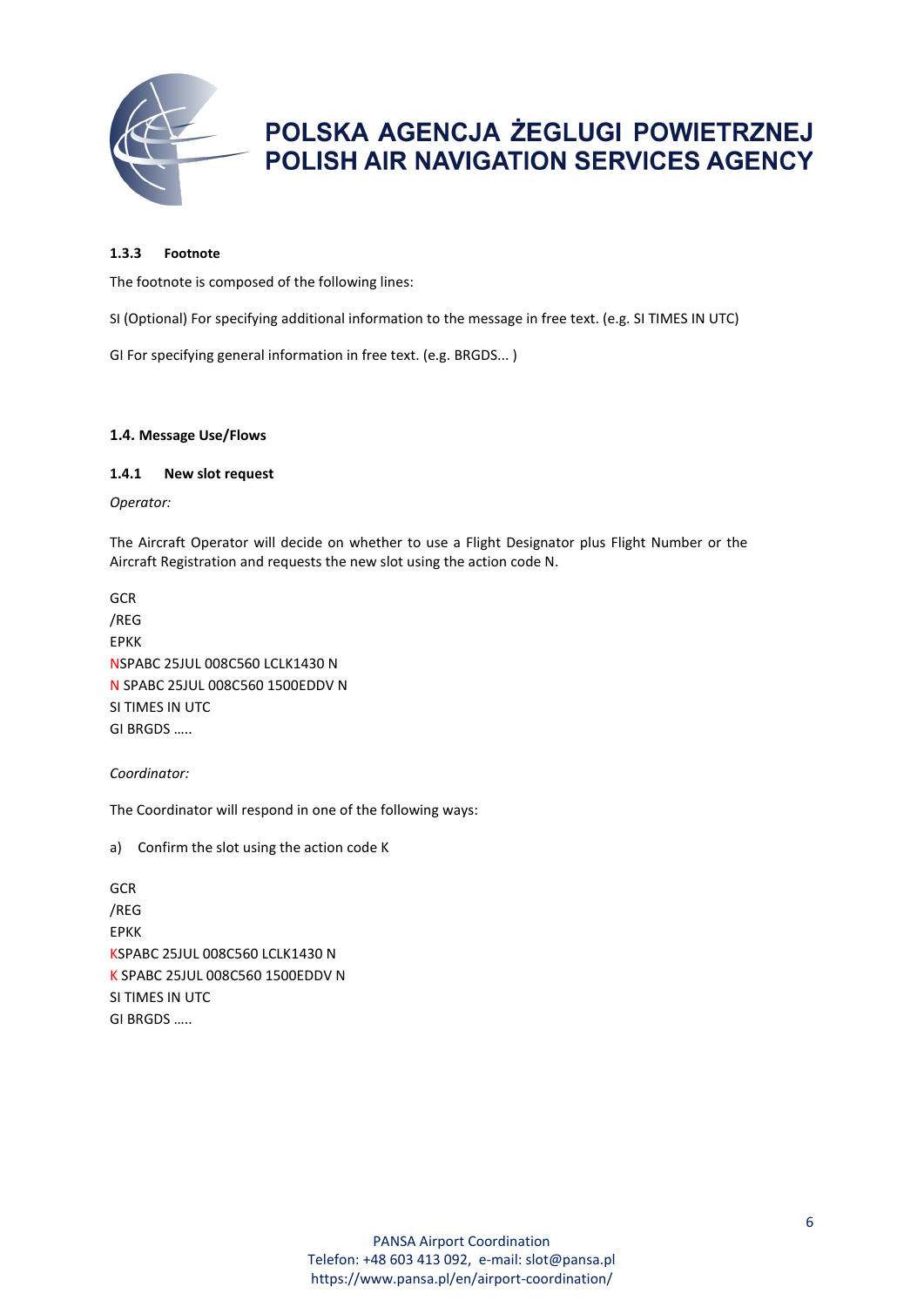

b) Unable to offer the requested time but is able to confirm the nearest available slot using the action codes U/K

**GCR** /REG EPKK USPABC 25JUL 008C560 LCLK1430 N KSPABC 25JUL 008C560 LCLK1505 N U SPABC 25JUL 008C560 1500EDDV N K SPABC 25JUL 008C560 1535EDDV N SI UNABLE DUE TO LACK OF PARKING SPACE GI BRGDS …..

c) Unable to confirm any slot time for the flight

**GCR** /REG EPKK USPABC 25JUL 008C560 LCLK1430 N U SPABC 25JUL 008C560 1500EDDV N SI UNABLE DUE TO LACK OF PARKING SPACE GI BRGDS …..

#### **1.4.2 Change an allocated slot**

*Operator:*

To change an allocated slot, the Operator will use the same format message as used to obtain the slot using action C and R where the C line is the existing slot clearance and the R line is the new slot details requiring clearance.

GCR /FLT EPKK CABC147 19AUG 007C550 EPWA1620 D RABC147 19AUG 007C550 EPWA1535 D SI REG EPKKTMA GI BRGDS …..

#### *Coordinator:*

The Coordinator will confirm the change of the slot using actions code X and K where the X line denotes the old slot being removed from the coordination database and K the new slot data being confirmed.

**GCR** /FLT EPKK XABC147 19AUG 007C550 EPWA1620 D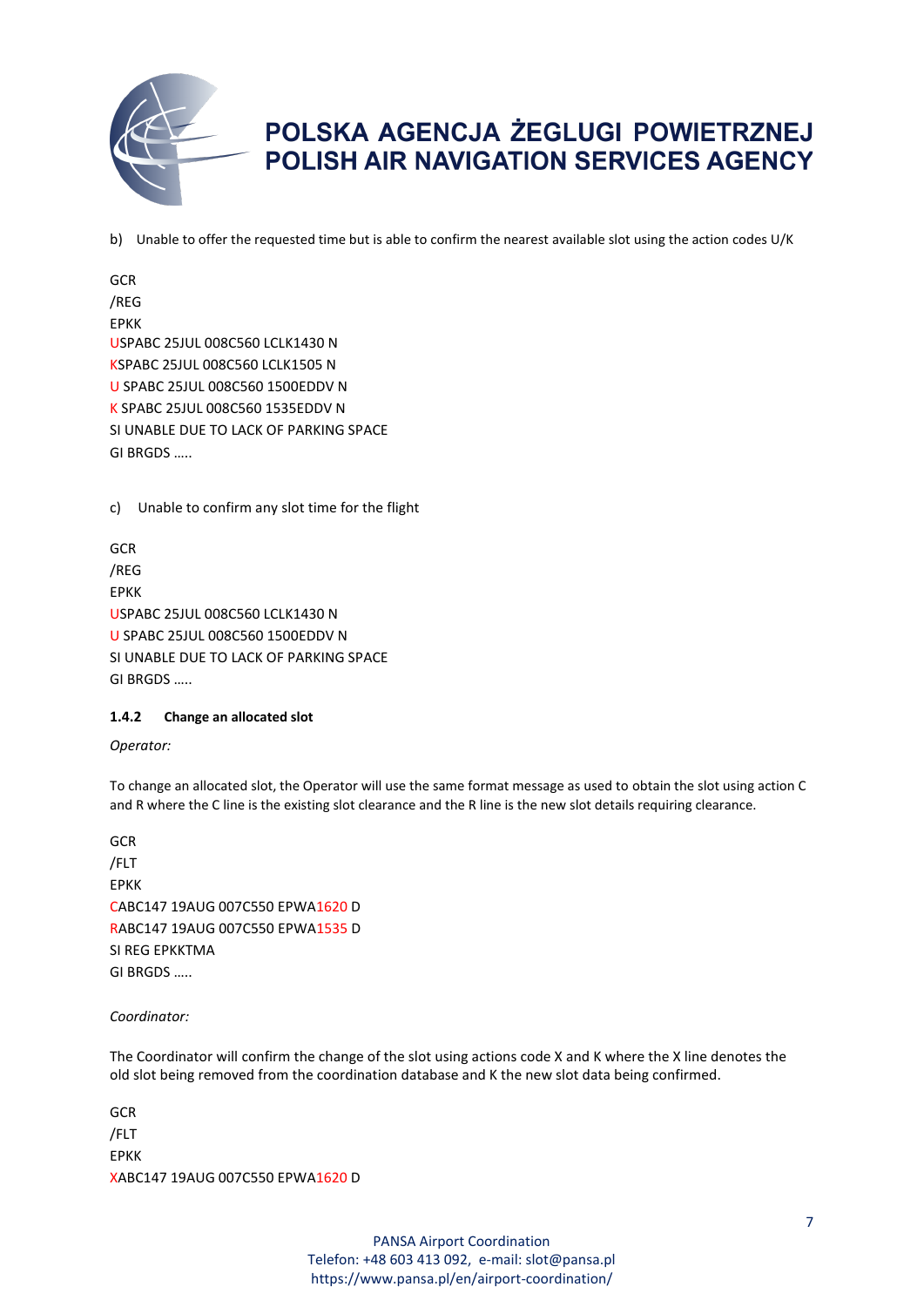

KABC147 19AUG 007C550 EPWA1535 D GI BRGDS …..

Should the Coordinator be unable to confirm the new slot details, but is able to confirm the nearest available slot, the Coordinator will use an action code X/U/K combination where the X line denotes the old slot being removed from the coordination database, the U line the new request which is not possible and K the new slot data being confirmed.

**GCR** /FLT EPKK XABC147 19AUG 007C550 EPWA1620 D UABC147 19AUG 007C550 EPWA1535 D KABC147 19AUG 007C550 EPWA1545 D SI UNABLE DUE TO RWY CAPACITY LIMITATIONS

Should the Coordinator be unable to confirm the new slot details, the Coordinator will use an action code H/U combination where the H line denotes the old slot being retained in the coordination database and the U line the new request which is not possible.

**GCR** /FLT EPKK HABC147 19AUG 007C550 EPWA1620 D UABC147 19AUG 007C550 EPWA1535 D SI UNABLE DUE TO LACK OF PARKING SPACE GI BRGDS …..

#### **1.4.3 Delete an allocated slot**

*Operator:*

To delete an allocated slot, the Operator will use the same format message as used to obtain the slot using action D and ensuring the details match the slot held.

**GCR** /REG EPKK D FHBFD 05APR 010C550 0550LFPB D GI BRGDS …..

*Coordinator:*

The Coordinator will confirm the deletion of the slot using action code X.

**GCR** /REG